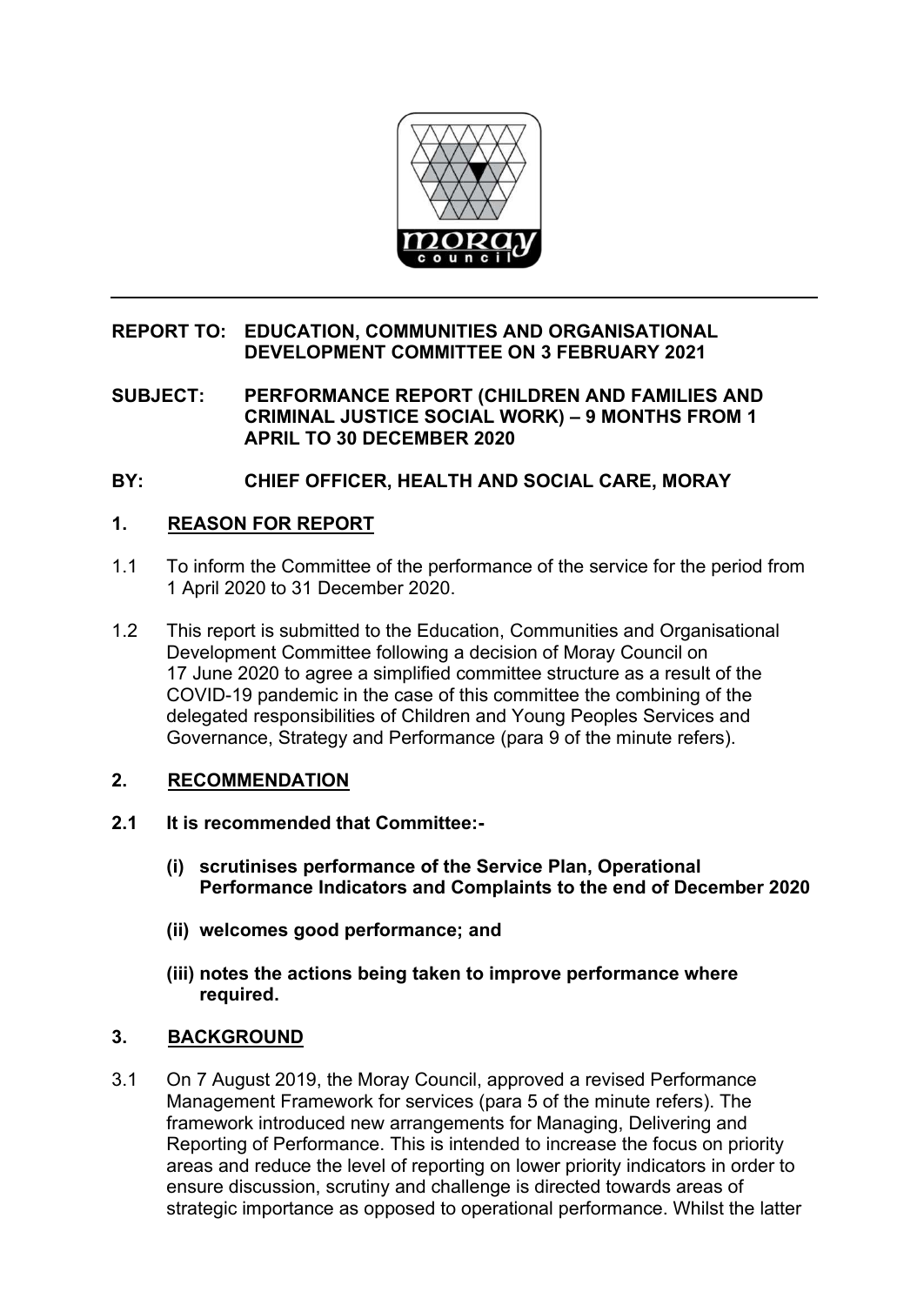is clearly deserving of scrutiny if trends develop, consideration at committee should focus on the ability to deliver Local Outcomes Improvement Plan (LOIP), Corporate Plan and Service Plan priorities. This performance report from 1 April to 31 December 2020 allows the Service Plan priorities, any relevant Operational Performance Indicators and Complaints Data for Integrated Children's services, to be monitored by committee as outlined in this section of the framework.

## **4. SUMMARY OF PERFORMANCE**

- 4.1 The COVID-19 pandemic has had significant impact on service delivery for the period in which this report covers. As a result, the preparation of a threeyear service plan for Children and Families & Criminal Justice Services has taken longer than would normally be anticipated. The proposed Service Plan, a separate item on the agenda for approval and, although not yet approved at the time of writing this report, performance has been measured against the key strategic and service level outcomes.
	- Strategic Outcomes Identified LOIP and Corporate Plan outcomes pertinent to the service.
	- Service Level Outcomes reflecting service priorities not covered in higher level plans.
- 4.2 A total of eight Strategic actions and two Service level actions have been used to measure progress over the course of the nine-month period. One Strategic and one Service level actions are due for completion by April 2021. Some of the other actions have yearly milestone indicators to monitor the progress of these actions throughout the duration of the plan, updates will be detailed where appropriate.

| Level of<br><b>Action</b>        | <b>Number of</b><br><b>Actions</b> | <b>Expected completion</b><br>by end March 2021 | <b>Forecast to complete</b><br>by end March 2021 |
|----------------------------------|------------------------------------|-------------------------------------------------|--------------------------------------------------|
| Strategic<br>Outcome             |                                    |                                                 |                                                  |
| Service Level<br><b>Outcomes</b> |                                    |                                                 |                                                  |

## **Strategic Outcomes - successes**

4.3 Within Local Outcomes Improvement Plan (LOIP) priority 'Building a better future for our children & young people in Moray: Children and care leavers have safe, secure, stable and nurturing homes, there are two strategic actions (STRAT1.1 & 1.2) both of which are ongoing actions. Annual improvement milestones have been set for some elements to enable the monitoring of progress over the three-year plan period. Evidence suggests that looked after children (LAC) and young people achieve better outcomes if placed within a community-based placement. Within the action to increase the proportion of children and young people looked after in Kinship and Foster Care placements (STRAT1.1) significant progress has been made and, if the current trend continues, is forecast to achieve the annual milestone target by April 2021. Since the end of quarter 4 2019/20 the proportion of LAC placed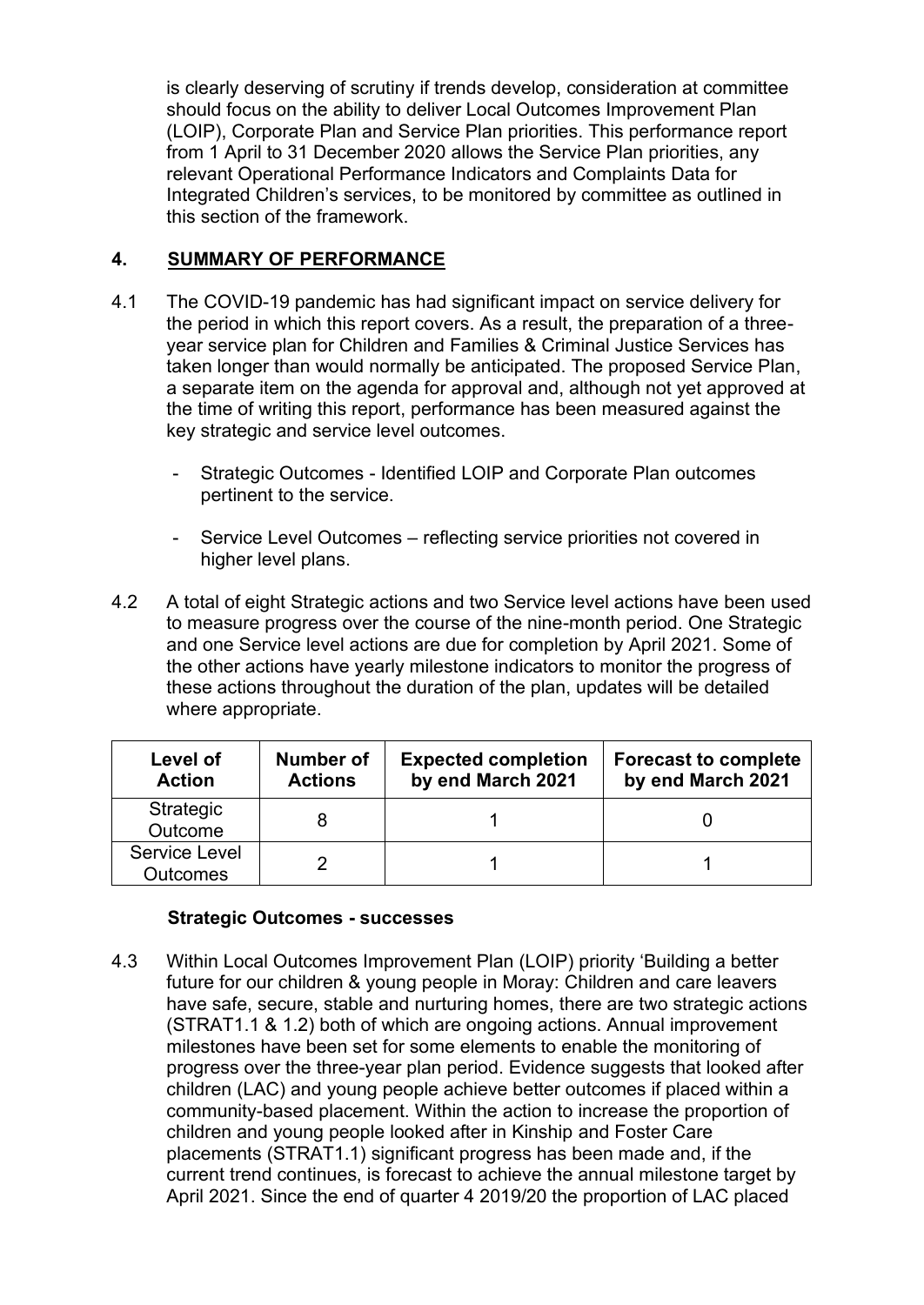within kinship care has increased and remains above target, this however has been partially negated by the decrease in proportion being looked after within foster care placement. Since the end of March 2020 three new fostering households have been recruited, however overall capacity has fallen from 45 to 43 households. The Fostering service improvement plan identifies actions required to develop strategy to increase availability of kinship and foster placements. The overall balance of care between community and residential based placements has a significant bearing on the service's budget. With the proportion of 'Paid' placements reducing from 79.3% at the end of March 2020 to 72% at the end of December and the balance of care increasing in community placements it is expected that this will reduce budget pressures.

4.4 Within the LOIP 'Children live in safe and supportive families' and Corporate Plan 'Improved outcomes for our most vulnerable young people and families' proposed outcomes there are three actions to intervene at the earliest opportunity to minimise the impact of neglect, substance misuse and domestic abuse for young people and their families (STRAT2.1,2.2 & 2.3). One of the most vulnerable groups of children and young people, where early intervention is critical, are those for which there is a need to place on the Child Protection Register (CPR) due to concerns raised for their wellbeing. The numbers of children and young people registered on the CPR have fallen significantly and consistently since the highpoint of 84 at the end of June 2017 to 24 at the end of December 2020 and for the period covered by this report have fallen by a third. This is testament to the work carried out by practitioners in the field putting protective measures in place to safeguard these children. Concerns relating to neglect, substance use and domestic abuse have been identified as areas of particular concern. It is particularly difficult to identify and evidence progress in intervening at the earliest opportunity and the measures currently in place to do so will need to be revisited. High levels of child protection concerns at registration stage can be seen as intervening at the earliest opportunity. Concerns identified during the registration process are currently measured. The proportion of children registered with neglect concerns have risen from 8.3% at the end of March 2020 to 21% as of 31 December 2020, drug concerns have risen from 22% to 33% and those of domestic abuse from 11% to 17% over the same period. Those with alcohol concerns have fallen from 19% to 8%. In an effort to evidence early intervention, work has been ongoing within the service and a tool to assess neglect will be embedded across the service from March 2021. In addition a Safe and Together Framework to support working with families affected by violence in the home will be implemented during 2021.

#### **Strategic Outcomes – challenges and actions to support**

4.5 Work has not yet commenced on the LOIP planned outcome 'The number of looked after children and care leavers who enter the youth and criminal justice systems is reduced'. It is highly unlikely that the action to 'improve the identification and monitoring of care leavers and care experienced young people in the youth and criminal justice systems' (STRAT1.4) will be completed by the target date of March 2021. Capacity and resource shortages have prevented this action moving forward, if these issues can be resolved work could commence on the requirements needed to improve the identification of care leavers and care experienced young people entering both justice systems.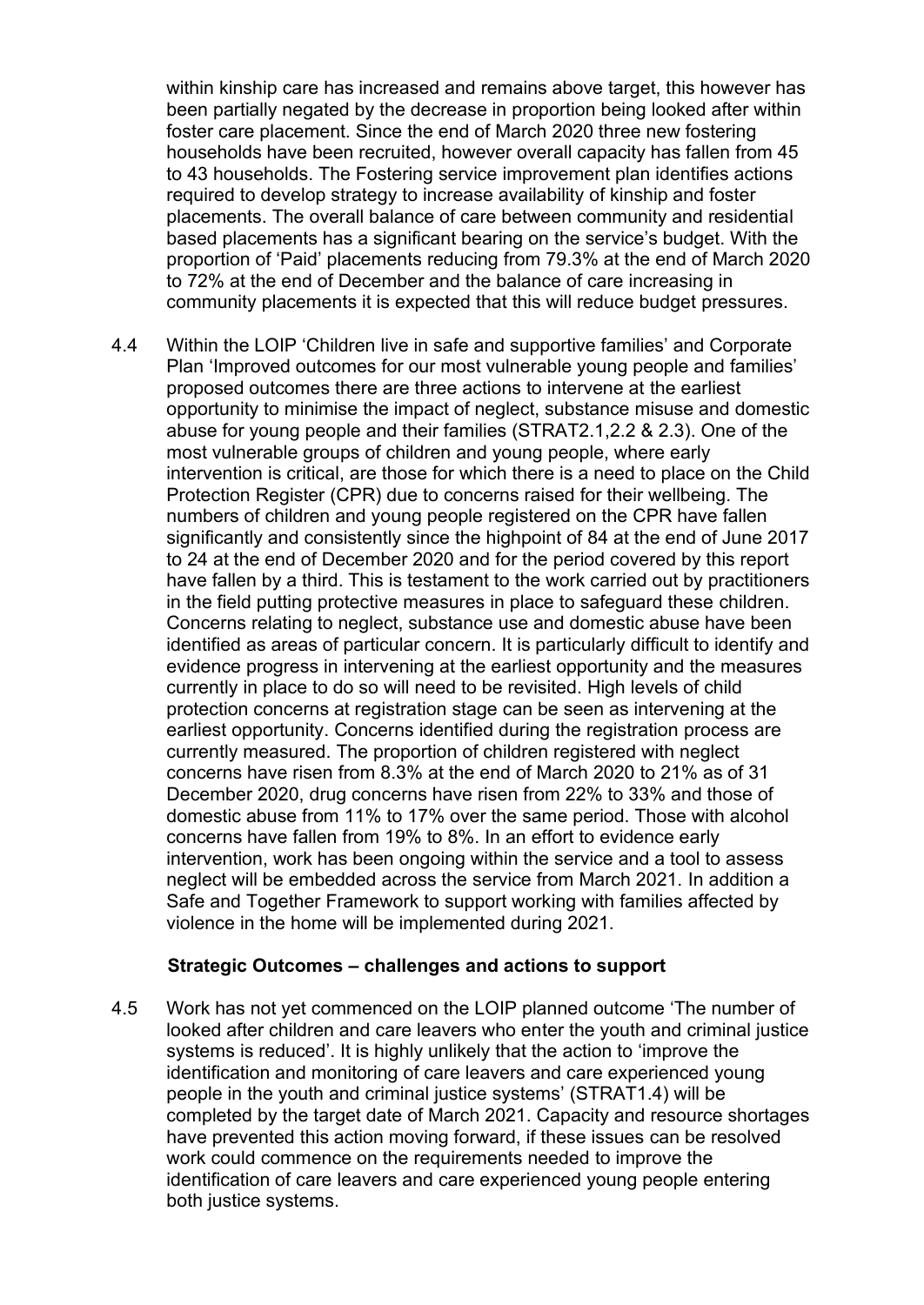### **Service Level Outcomes- Successes**

- 4.6 The instigation of the Transformational Change programme is the main focus of service development. The Action 'Complete immediate business case and get authorisation to progress with the programme' (SERV1.1) has a single Planned Outcome 'The whole system has a clear road map to understand the change required to support children and families the way they want to be supported', is due for completion by April 2021. Initial feedback from CMT advised that additional work is required before authorisation to commence the programme is approved. An agreed project officer post to support the implementation of the programme is currently in the process of recruitment. This action is on course to be completed by the end of this reporting year.
- 4.7 The Action 'Initiate the three work streams within the transformational change programme', has three planned outcomes (SERV1.2, 1.3 & 1.4) that are not due for completion in this reporting year. It should be noted however that all three have made good progress to date.

### **Operational Indicators - successes**

- 4.8 In line with the Performance Management Framework, operational performance is reviewed quarterly by departmental management. Areas performing well and/or areas subject to a decreasing trend or where benchmarking results show performance below comparators will be reported to this committee for member scrutiny.
- 4.9 In this reporting period, of particular note is the significant increase in the proportion of Looked After children and young people under home supervision (EdS606.01). At the end of March 2020 19.1% were looked after at home, at the end of quarter 3 the proportion had increased to 23.4%, the highest figure recorded since this indicator was introduced in March 2016. Although significantly lower than the comparator median it has shown a marked improvement. To bring the proportion in line with the comparator median milestone annual targets have been set for the duration of the service plan. To meet these targets a 3% increase is required annually, if the current proportion remains the same or improves during quarter 4 the target will be met for 2020/21.
- 4.10 As a consequence of home supervision placements increasing, the proportion of Looked After children placed in residential placements (CSCF 102) have decreased. As at 31 March 2020 21.3% of Looked After children were in residential placements, by the end of December 2020 18.2% were in these type of placements. This is the lowest value recorded since quarter 1 2017/18. Similar to item 4.9 milestone targets have been introduced to bring Moray in line with the median of our comparator authorities by the end of the three-year plan. To achieve each annual milestone a 3% reduction is required each year. At the end of quarter 3 the proportion is on target, if this remains the same or improves the milestone target for 2020/21 will be met.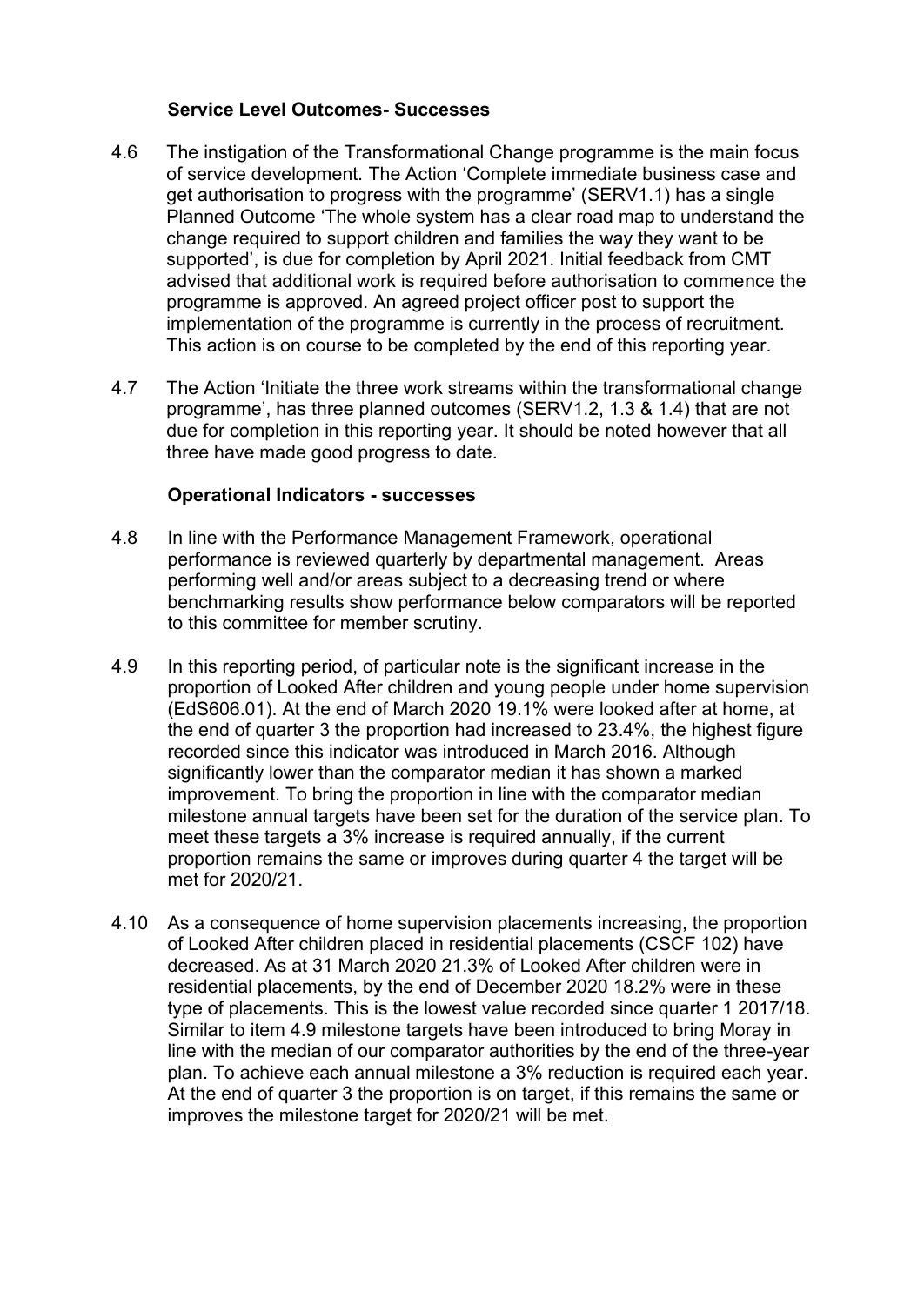- 4.11 Items 4.9 & 4.10 demonstrate that the balance of care has changed between the least and most expensive types of placements for Looked After children. Based on latest available Local Government Benchmarking Framework (LGBF) data the cost of placing a residential placement for a Looked After child is approximately ten times the cost of a community-based placement. Home supervision placements tend to be the least costly of all communitybased placements. For each child moving from a residential to a community placement the estimated saving (per week) based on LGBF data, would show a reduction in budget expenditure in the region of £3.5K. It is important however to recognise each child requires a placement that meets their needs and not all Looked After children can easily be placed in a community placement without significant support being in place.
- 4.12 Since the end of quarter 4 2019/20 only one Looked After child has been placed in an 'Out of Area' placement (LAC004) and a total of three have returned to Moray (LAC005). During the same period of 2019/20 five children were placed out of area and three returned. Out of area placements are the most expensive of placements as more often than not specialised care is required for each child.
- 4.13 With the number of Looked After children (LAC) and those on the Child Protection register (CPR) decreasing the rates per 1,000 of the relevant populations have also decreased. The rate for LAC (LAC003) at 31 December 2020 stood at 9.6, a decrease of 0.7 from 31 March 2020. Over the same period the rate for children on the CPR (CMS013a) also decreased by 0.7 to stand at 1.5 at 31 December. Both of these rates are significantly below the median of our comparator authorities. Child protection referrals have also significantly fallen when quarters 1-3 are compared form 2019/20 and 2020/21. In 2019/20 193 child protection referrals were made, during the same period of 2020/21 106 were made. It may be the case that with children being less visible due to the COVID-19 pandemic restrictions referrals have fallen as a result. At present this is an unknown factor, however if referrals increase as restrictions are lifted it would strengthen this argument.

#### **Operational Indicators - challenges and actions to support**

4.14 Within strategic action STRAT1.1 'Children and young people looked after in kinship or foster care increases', one of the measures to gauge progress is the number of fostering households and the number and type of placements that they are able to offer. It has been recognised that the number of households, number of placements and type of placements needs to be expanded. As detailed in item 4.3 the number of Moray Council fostering households have decreased by two between 31 March and 31 December which has impacted on the number of placements available. The number of active placements decreased from 29 to 24 between 31 March and 31 December. If this trend were to continue and there is a need for foster care placements, it may be necessary to place children with other foster care agencies paid for by Moray Council at an increased cost. The target (median of comparator authorities) set for '% of foster LAC in Foster Care purchased by Moray Council' is 4%, whilst the proportion has reduced over the past nine months to 6.2% it remains significantly above target.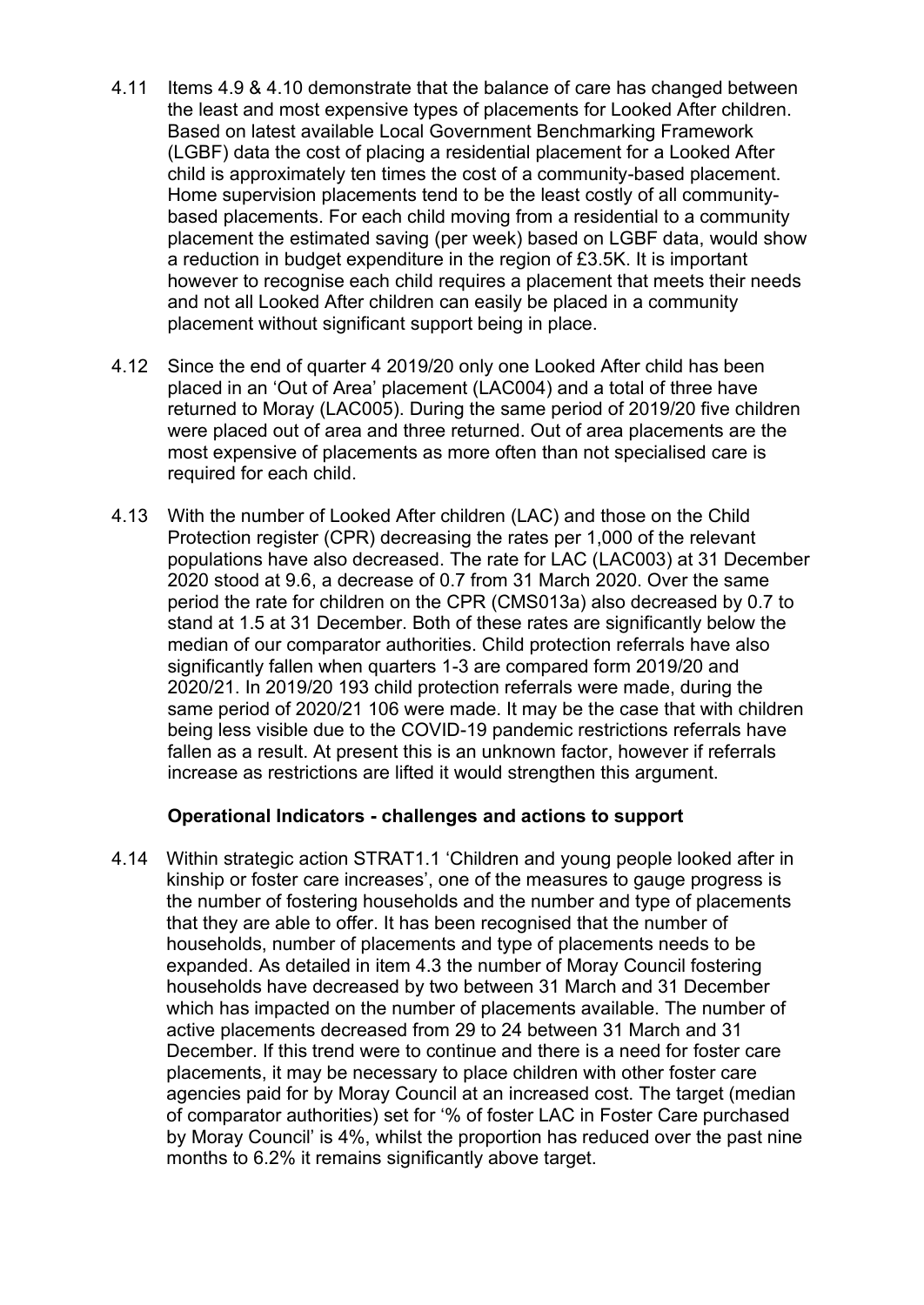### **Complaints & MP/MSP Enquiries**

4.15 Between April and December 2020, Children and Families and Criminal Justice Social Work Services received 23 complaints. 30 complaints were closed during the period. Of the closed complaints 12 (40%) were resolved at frontline stage, five (42%) of these complaints were partially upheld and seven (58%) were not upheld, no frontline complaints were upheld during the period. One of the 18 investigative complaints was upheld during the period, 10 (56%) were partially upheld and seven (39%) were not upheld. Three extensions were granted for investigative complaints with one being partially upheld and the other two not upheld. 17% of Frontline complaints were closed within five days and 28% of investigative complaints were closed within 20 days. It is likely that the impact of COVID restrictions and working arrangements have affected the timescales for resolving complaints. Two MSP enquiries were received during the period, one was resolved with the other being outwith jurisdiction.

## **5 SUMMARY OF IMPLICATIONS**

**(a) Corporate Plan and 10 Year Plan (Local Outcomes Improvement Plan (LOIP))** 

Performance measurement is used to ensure the efficient and sustainable delivery of services to meet the Council's priorities in both the Corporate Plan and the LOIP.

#### **(b) Policy and Legal**

The Council has a statutory requirement to publish a range of information that will demonstrate that it is securing best value and assist in comparing performance both over time and between authorities where appropriate.

- **(c) Financial implications**  None.
- **(d) Risk Implications**  None.
- **(e) Staffing Implications**  None.
- **(f) Property**  None.

### **(g) Equalities/Socio Economic Impact**

An Equality Impact Assessment is not required as this report is to inform the Committee on performance.

#### **(h) Consultations**

The Head of Children and Families & Criminal Justice Social Work, Deputy Chief Executive (Education, Communities & Organisational Development), Service Managers, Legal Services and the Equal